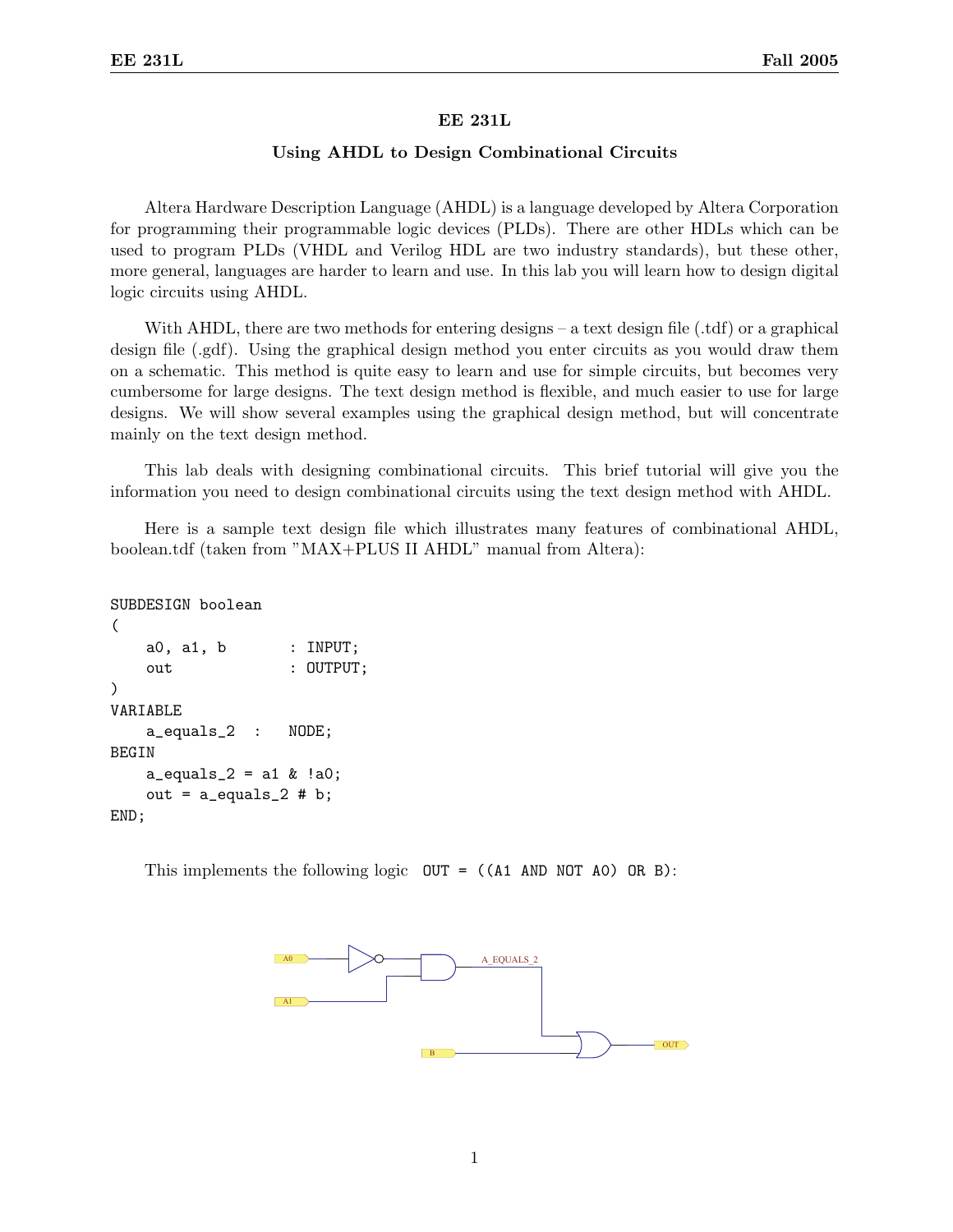Key things to not about this:

- A TDF file must have a line SUBDESIGN. The subdesign name must be the same as the file name.
- There is a section which describes the inputs and outputs.
- There is an optional variable section which describes variables (other than inputs and outputs) used in the code which follows. In this example, the variable a\_equals\_2 is declared to be a NODE, which is used to store the value of an intermediate expression, and requires no extra logic.
- The code is surrounded by a BEGIN and an END.
- Each line of code ends with a semicolon.
- Outputs must be on the left hand side of an equal sign.
- Inputs must be on the right hand side of an equal sign.
- Nodes can be on either side of an equal sign.
- Boolean expressions are written using ands (& or and), ors (# or or), exclusive ors (\$ or XOR). nots (!), nands (!& or NAND), nors (!# or NOR), and exclusive nor (!\$ or XNOR).

Here is an example of a more TDF file which implements Boolean logic using a truth table (also taken from the "MAX+PLUS II AHDL" manual):

```
TITLE "EE 231 Example TDF File";
SUBDESIGN example1
(
   i[3..0] : INPUT;
   ascii_code[7..0] : OUTPUT;
)
BEGIN
   DEFAULTS
       ascii_code[7..0] = B"00111111"; % ASCII question mark %
   END DEFAULTS;
   TABLE
       i[3..0] \Rightarrow ascii_code[];
       B"1000" => B"01100001"; % "a" %
       B"0100" => B"01100010"; % "b" %
       B''0010'' => B''01100011''; % "c" %
       B"0001" => B"01100100"; % "d" %
   END TABLE;
END;
```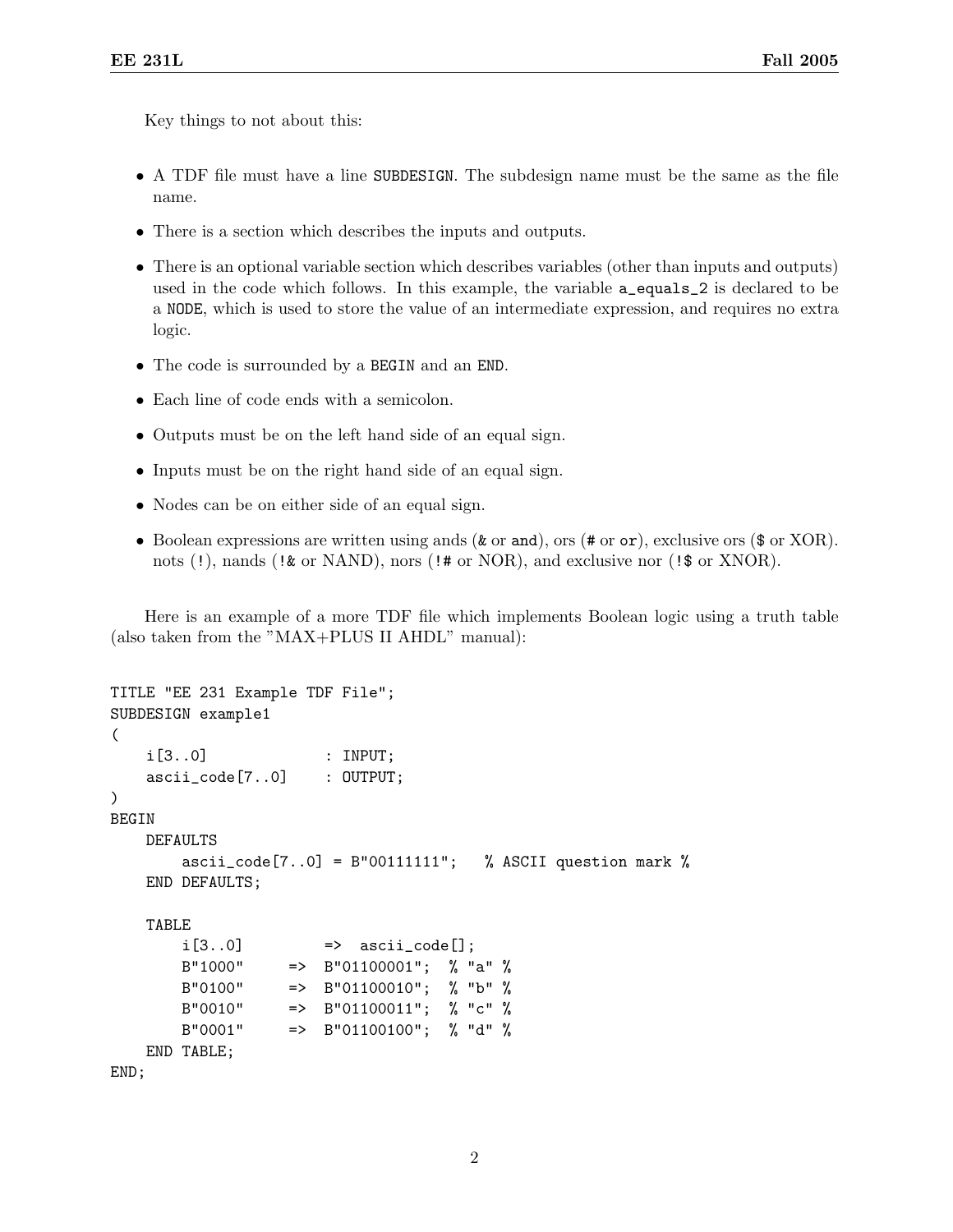This shows several features of AHDL:

- 1. An optional TITLE statement can be used. This puts the specified title on the output files generated by the Altera compiler.
- 2. Multiple inputs and outputs can be grouped together into a group. One can refer to a subset of the group be using brackets –  $asci \iota_{\text{code}}[1]$  or  $asci \iota_{\text{code}}[1..0]$ . All elements of the array can be referred to as ascii\_code[] or ascii\_code[7..0].
- 3. A DEFAULTS section indicates default values to use for a variable. For this program, the inputs i[] can have one of 16 values. The program specifies the output ascii\_code[] for 4 of the possible 16 values. The DEFAULTS section tells the Altera compiler that, if the inputs are in one of the other possible states, the output should be an ASCII question mark.
- 4. Comments are entered by surrounding them with percent (%) signs.
- 5. A binary number can be entered with the following notation: B"1100". Other ways to enter this number are: decimal  $(12)$ , octal  $(0"14"$  or  $Q"14"$ ) and hexadecimal  $(X''C''$  or  $H''C'$ ).

A third way to enter a Boolean expression is with a CASE statement. Here is code to implement the above logic with a CASE statement:

```
TITLE "EE 231 Example TDF File";
SUBDESIGN example2
(
    i[3..0] : INPUT;
    ascii_code[7..0] : OUTPUT;
)
BEGIN
    CASE i[] is
        WHEN B"0001" =>
            ascii_code[] = B"01100001"; % "a" %
        WHEN B"0001" =>
            ascii_code[] = B"01100010"; % "b" %
        WHEN B"0001" =>
            ascii_code[] = B"01100011"; % "c" %
        WHEN B"0001" =>
            \text{ascii\_code} = B"01100100"; % "d" %
        WHEN OTHERS =>
            ascii_code[] = B''00111111"; % ASCII question mark %
    END CASE;
END;
```
• The CASE statement is similar to the switch statement in C.